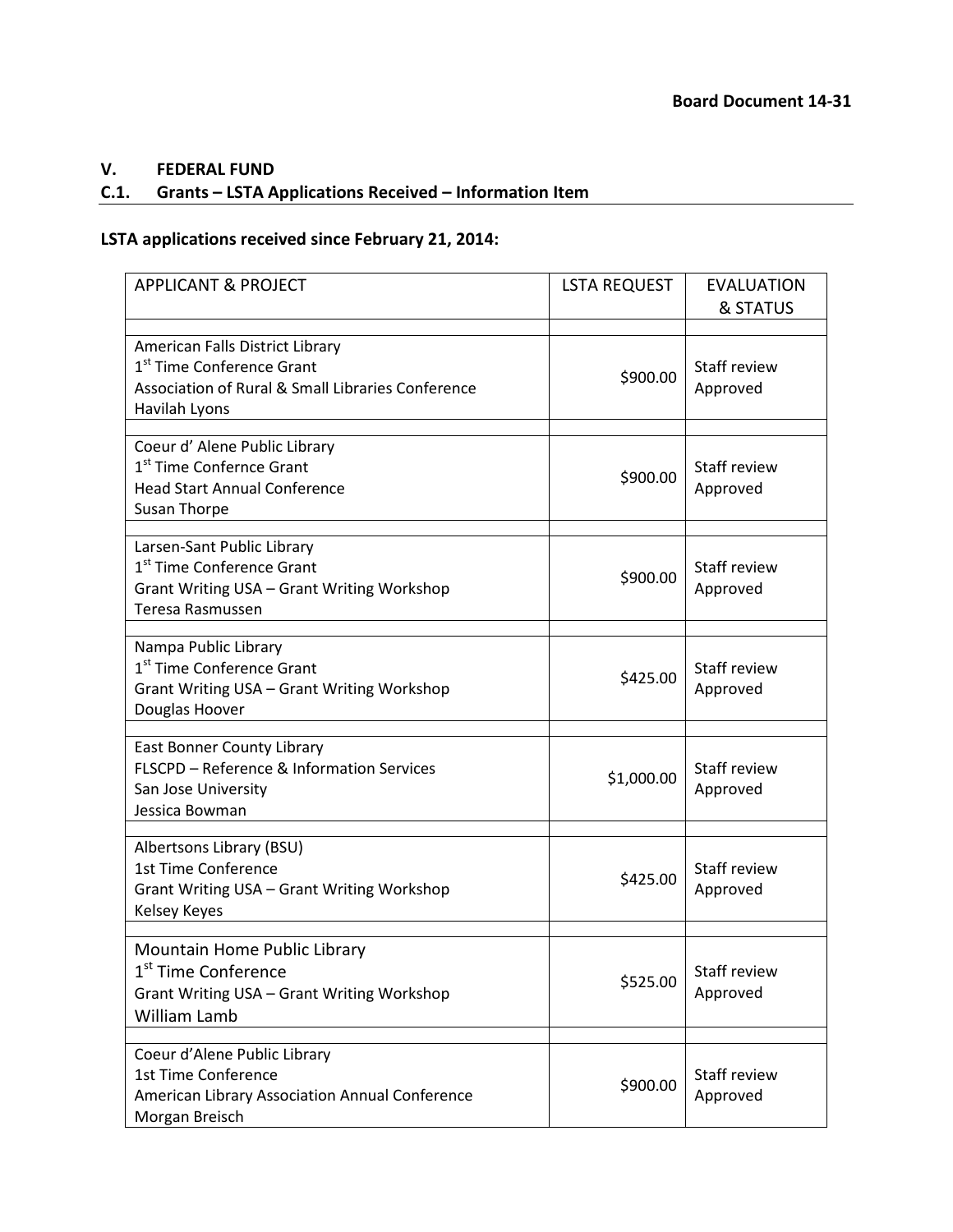| University of Idaho Library<br>1 <sup>st</sup> Time Conference<br>National Endowment for the Humanities Summer Seminar<br>for College and University Teachers<br><b>Garth Reese</b> | \$900.00   | Staff review<br>Approved        |
|-------------------------------------------------------------------------------------------------------------------------------------------------------------------------------------|------------|---------------------------------|
| Ada Community Library<br>FLSCPD - Early Childhood Materials & Stories<br>University of Alabama<br>Mary Allington                                                                    | \$1,000.00 | Staff review<br>Approved        |
| <b>East Bonner County Library</b><br>1 <sup>st</sup> Time Conference<br><b>Association of Rural &amp; Small Libraries Conference</b><br>Ann Nichols                                 | \$900.00   | Staff review<br>Approved        |
| Priest Lake Public Library<br>1 <sup>st</sup> Time Conference<br>Association of Rural & Small Libraries Conference<br><b>Beverly Richmond</b>                                       | \$900.00   | <b>Staff review</b><br>Approved |
| Twin Falls Public Library<br>1 <sup>st</sup> Time Conference<br>American Library Association Conference<br>Amy Mortensen                                                            | \$900.00   | Staff review<br>Approved        |
| <b>Freemont County District Library</b><br>1 <sup>st</sup> Time Conference<br>Association of Rural & Small Libraries Conference<br><b>Melodie Hess</b>                              | \$900.00   | Staff review<br>Approved        |
| <b>Freemont County District Library</b><br>1 <sup>st</sup> Time Conference<br>Association of Rural & Small Libraries Conference<br><b>Rashell Cardell</b>                           | \$900.00   | Staff review<br>Approved        |
| Freemont County District Library<br>1 <sup>st</sup> Time Conference<br>Association of Rural & Small Libraries Conference<br>Randa Dye                                               | \$900.00   | Staff review<br>Approved        |
| <b>Freemont County District Library</b><br>1 <sup>st</sup> Time Conference<br>Association of Rural & Small Libraries Conference<br><b>Emily Hansen</b>                              | \$900.00   | Staff review<br>Approved        |
| Eagle Public Library<br>1 <sup>st</sup> Time Conference<br>Association of Rural & Small Libraries Conference<br><b>Steve Bumgarner</b>                                              | \$900.00   | <b>Staff review</b><br>Approved |